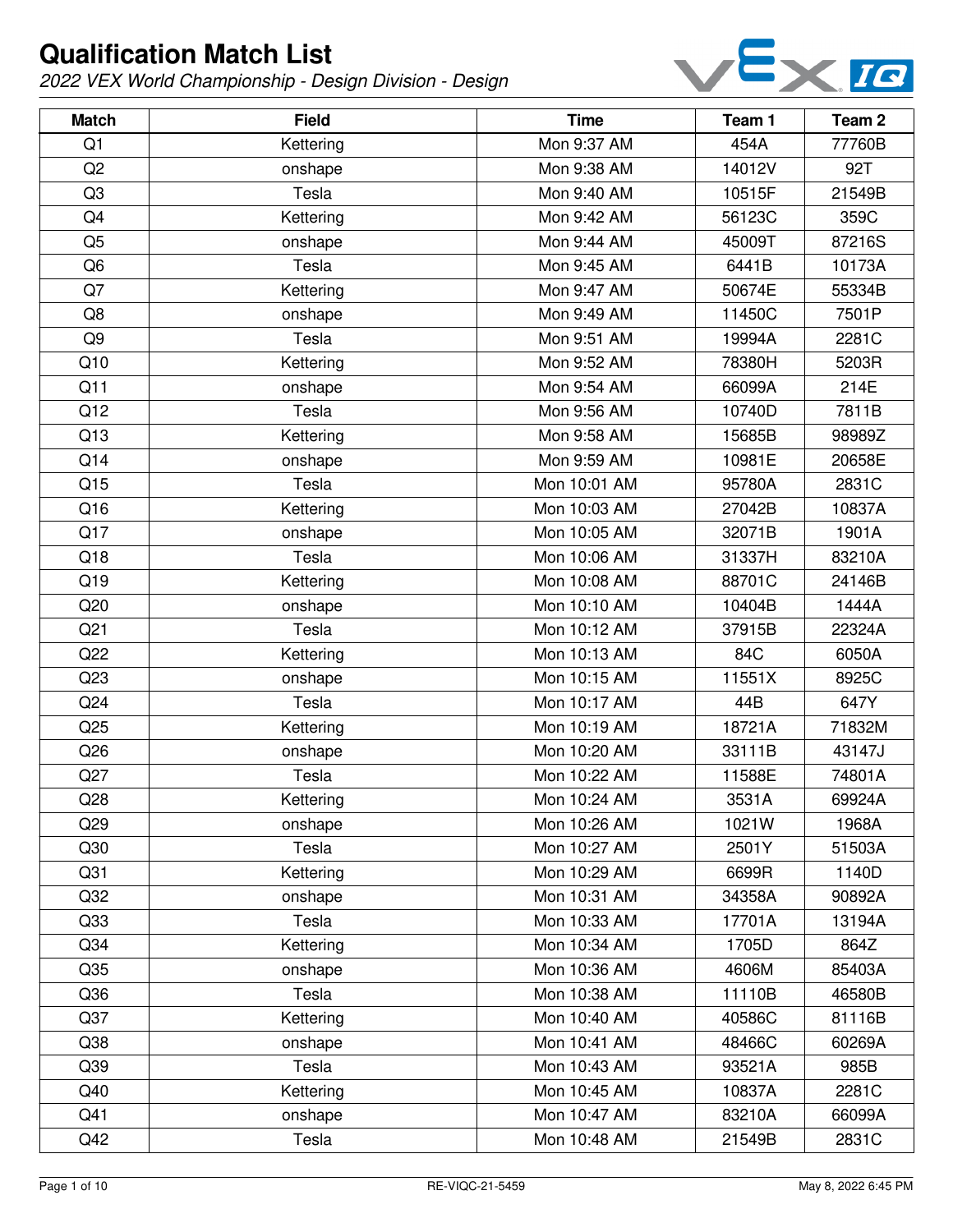

| <b>Match</b> | <b>Field</b> | <b>Time</b>  | Team 1 | Team <sub>2</sub> |
|--------------|--------------|--------------|--------|-------------------|
| Q43          | Kettering    | Mon 10:50 AM | 647Y   | 359C              |
| Q44          | onshape      | Mon 10:52 AM | 77760B | 5203R             |
| Q45          | Tesla        | Mon 10:54 AM | 7811B  | 98989Z            |
| Q46          | Kettering    | Mon 10:55 AM | 7501P  | 31337H            |
| Q47          | onshape      | Mon 10:57 AM | 56123C | 11450C            |
| Q48          | Tesla        | Mon 10:59 AM | 1021W  | 27042B            |
| Q49          | Kettering    | Mon 11:01 AM | 1901A  | 24146B            |
| Q50          | onshape      | Mon 11:02 AM | 51503A | 95780A            |
| Q51          | Tesla        | Mon 11:04 AM | 10173A | 14012V            |
| Q52          | Kettering    | Mon 11:06 AM | 92T    | 90892A            |
| Q53          | onshape      | Mon 11:08 AM | 74801A | 1140D             |
| Q54          | Tesla        | Mon 11:09 AM | 85403A | 22324A            |
| Q55          | Kettering    | Mon 11:11 AM | 13194A | 1705D             |
| Q56          | onshape      | Mon 11:13 AM | 454A   | 11588E            |
| Q57          | Tesla        | Mon 11:15 AM | 50674E | 4606M             |
| Q58          | Kettering    | Mon 11:16 AM | 69924A | 93521A            |
| Q59          | onshape      | Mon 11:18 AM | 985B   | 18721A            |
| Q60          | Tesla        | Mon 11:20 AM | 71832M | 20658E            |
| Q61          | Kettering    | Mon 11:22 AM | 55334B | 32071B            |
| Q62          | onshape      | Mon 11:23 AM | 1444A  | 17701A            |
| Q63          | Tesla        | Mon 11:25 AM | 864Z   | 10515F            |
| Q64          | Kettering    | Mon 11:27 AM | 11110B | 3531A             |
| Q65          | onshape      | Mon 11:29 AM | 1968A  | 60269A            |
| Q66          | Tesla        | Mon 11:30 AM | 33111B | 78380H            |
| Q67          | Kettering    | Mon 11:32 AM | 2501Y  | 19994A            |
| Q68          | onshape      | Mon 11:34 AM | 46580B | 45009T            |
| Q69          | Tesla        | Mon 11:36 AM | 43147J | 48466C            |
| Q70          | Kettering    | Mon 11:37 AM | 10740D | 84C               |
| Q71          | onshape      | Mon 11:39 AM | 87216S | 37915B            |
| Q72          | Tesla        | Mon 11:41 AM | 6050A  | 11551X            |
| Q73          | Kettering    | Mon 11:43 AM | 81116B | 6441B             |
| Q74          | onshape      | Mon 11:44 AM | 214E   | 40586C            |
| Q75          | Tesla        | Mon 11:46 AM | 10404B | 15685B            |
| Q76          | Kettering    | Mon 11:48 AM | 10981E | 34358A            |
| Q77          | onshape      | Mon 11:50 AM | 44B    | 6699R             |
| Q78          | Tesla        | Mon 11:51 AM | 8925C  | 88701C            |
| Q79          | Kettering    | Mon 1:00 PM  | 69924A | 1021W             |
| Q80          | onshape      | Mon 1:01 PM  | 10837A | 454A              |
| Q81          | Tesla        | Mon 1:03 PM  | 77760B | 647Y              |
| Q82          | Kettering    | Mon 1:05 PM  | 1444A  | 50674E            |
| Q83          | onshape      | Mon 1:07 PM  | 2281C  | 13194A            |
| Q84          | Tesla        | Mon 1:08 PM  | 20658E | 11110B            |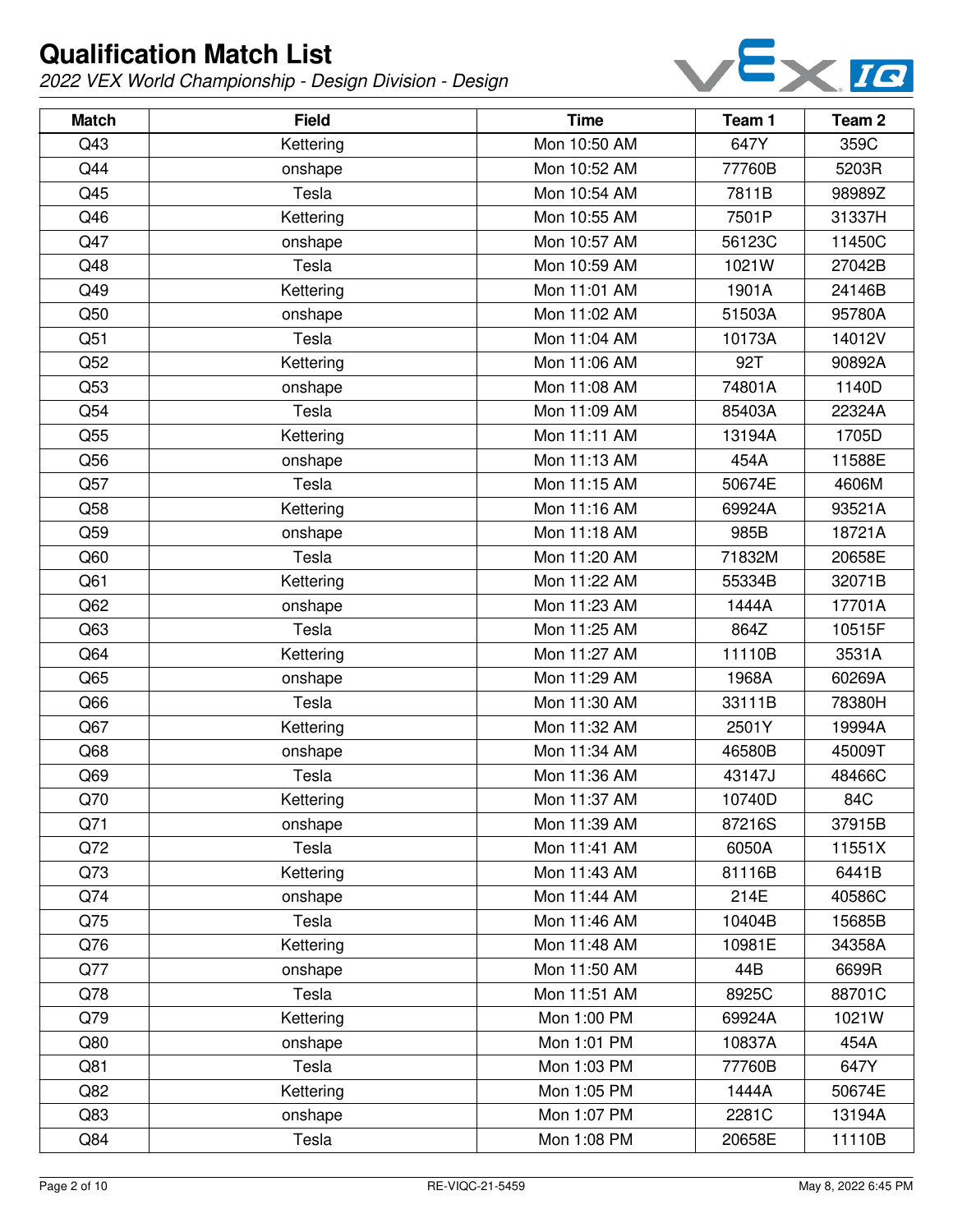

| <b>Match</b> | <b>Field</b> | <b>Time</b> | Team 1 | Team 2 |
|--------------|--------------|-------------|--------|--------|
| Q85          | Kettering    | Mon 1:10 PM | 21549B | 14012V |
| Q86          | onshape      | Mon 1:12 PM | 10515F | 55334B |
| Q87          | Tesla        | Mon 1:14 PM | 85403A | 92T    |
| Q88          | Kettering    | Mon 1:15 PM | 864Z   | 66099A |
| Q89          | onshape      | Mon 1:17 PM | 32071B | 33111B |
| Q90          | Tesla        | Mon 1:19 PM | 60269A | 11588E |
| Q91          | Kettering    | Mon 1:21 PM | 19994A | 11551X |
| Q92          | onshape      | Mon 1:22 PM | 81116B | 87216S |
| Q93          | Tesla        | Mon 1:24 PM | 40586C | 985B   |
| Q94          | Kettering    | Mon 1:26 PM | 6050A  | 56123C |
| Q95          | onshape      | Mon 1:28 PM | 7501P  | 10981E |
| Q96          | Tesla        | Mon 1:29 PM | 71832M | 44B    |
| Q97          | Kettering    | Mon 1:31 PM | 2831C  | 17701A |
| Q98          | onshape      | Mon 1:33 PM | 51503A | 78380H |
| Q99          | Tesla        | Mon 1:35 PM | 6699R  | 10173A |
| Q100         | Kettering    | Mon 1:36 PM | 37915B | 11450C |
| Q101         | onshape      | Mon 1:38 PM | 98989Z | 214E   |
| Q102         | Tesla        | Mon 1:40 PM | 93521A | 88701C |
| Q103         | Kettering    | Mon 1:42 PM | 359C   | 1901A  |
| Q104         | onshape      | Mon 1:43 PM | 45009T | 6441B  |
| Q105         | Tesla        | Mon 1:45 PM | 27042B | 31337H |
| Q106         | Kettering    | Mon 1:47 PM | 24146B | 34358A |
| Q107         | onshape      | Mon 1:49 PM | 83210A | 2501Y  |
| Q108         | Tesla        | Mon 1:50 PM | 7811B  | 8925C  |
| Q109         | Kettering    | Mon 1:52 PM | 22324A | 46580B |
| Q110         | onshape      | Mon 1:54 PM | 1705D  | 84C    |
| Q111         | Tesla        | Mon 1:56 PM | 5203R  | 10740D |
| Q112         | Kettering    | Mon 1:57 PM | 43147J | 3531A  |
| Q113         | onshape      | Mon 1:59 PM | 1140D  | 95780A |
| Q114         | Tesla        | Mon 2:01 PM | 90892A | 15685B |
| Q115         | Kettering    | Mon 2:03 PM | 48466C | 10404B |
| Q116         | onshape      | Mon 2:04 PM | 1968A  | 4606M  |
| Q117         | Tesla        | Mon 2:06 PM | 18721A | 74801A |
| Q118         | Kettering    | Mon 2:08 PM | 55334B | 19994A |
| Q119         | onshape      | Mon 2:10 PM | 78380H | 85403A |
| Q120         | Tesla        | Mon 2:11 PM | 7501P  | 40586C |
| Q121         | Kettering    | Mon 2:13 PM | 11551X | 77760B |
| Q122         | onshape      | Mon 2:15 PM | 87216S | 1901A  |
| Q123         | Tesla        | Mon 2:17 PM | 6441B  | 37915B |
| Q124         | Kettering    | Mon 2:18 PM | 92T    | 10981E |
| Q125         | onshape      | Mon 2:20 PM | 32071B | 51503A |
| Q126         | Tesla        | Mon 2:22 PM | 83210A | 27042B |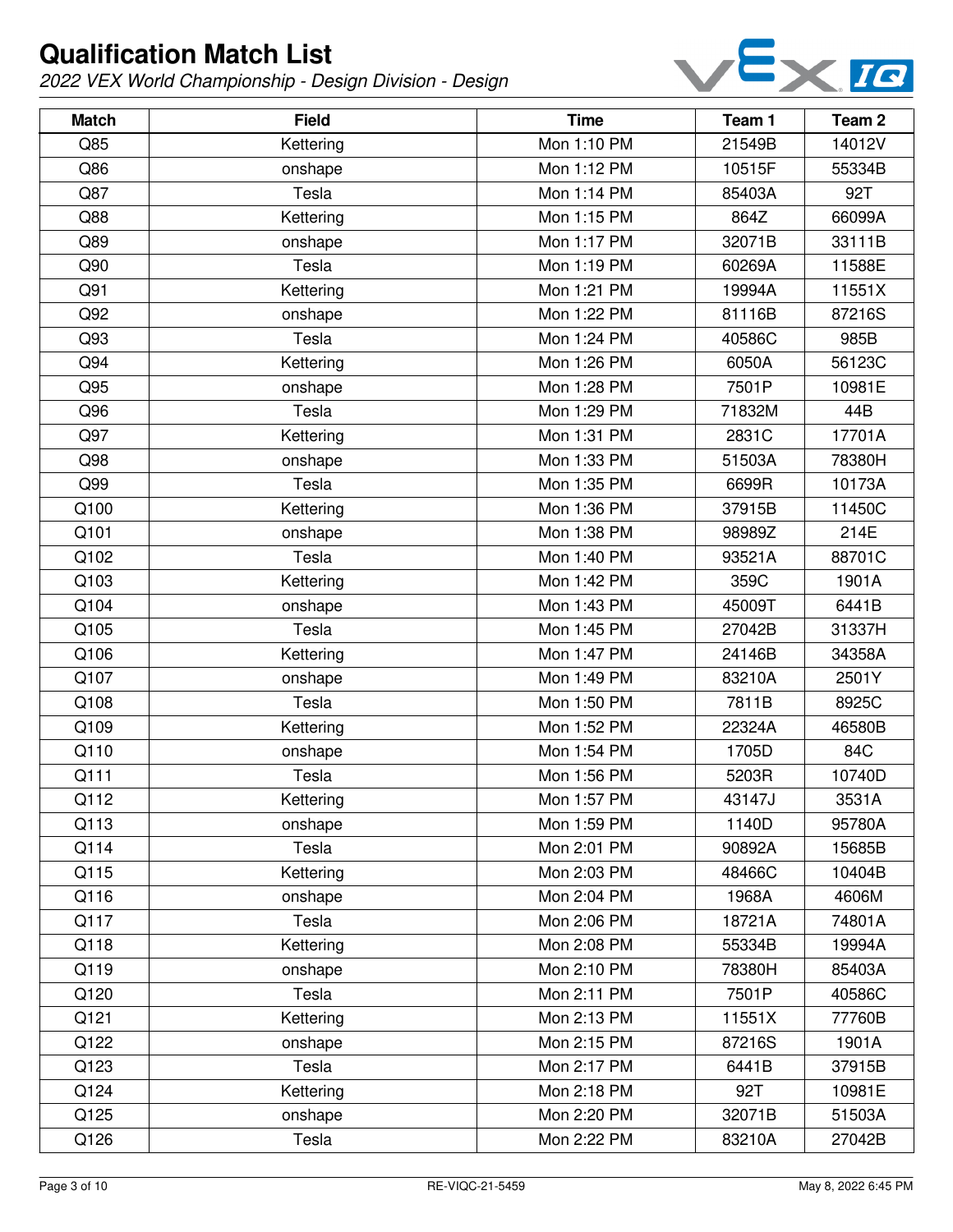

| <b>Match</b> | <b>Field</b> | <b>Time</b> | Team 1 | Team 2 |
|--------------|--------------|-------------|--------|--------|
| Q127         | Kettering    | Mon 2:24 PM | 11588E | 2281C  |
| Q128         | onshape      | Mon 2:25 PM | 50674E | 7811B  |
| Q129         | Tesla        | Mon 2:27 PM | 1705D  | 81116B |
| Q130         | Kettering    | Mon 2:29 PM | 5203R  | 1021W  |
| Q131         | onshape      | Mon 2:31 PM | 10515F | 1444A  |
| Q132         | Tesla        | Mon 2:32 PM | 24146B | 43147J |
| Q133         | Kettering    | Mon 2:34 PM | 15685B | 454A   |
| Q134         | onshape      | Mon 2:36 PM | 48466C | 56123C |
| Q135         | Tesla        | Mon 2:38 PM | 4606M  | 34358A |
| Q136         | Kettering    | Mon 2:39 PM | 20658E | 11450C |
| Q137         | onshape      | Mon 2:41 PM | 14012V | 33111B |
| Q138         | Tesla        | Mon 2:43 PM | 17701A | 10837A |
| Q139         | Kettering    | Mon 2:45 PM | 95780A | 2501Y  |
| Q140         | onshape      | Mon 2:46 PM | 31337H | 93521A |
| Q141         | Tesla        | Mon 2:48 PM | 84C    | 88701C |
| Q142         | Kettering    | Mon 2:50 PM | 2831C  | 11110B |
| Q143         | onshape      | Mon 2:52 PM | 74801A | 66099A |
| Q144         | Tesla        | Mon 2:53 PM | 359C   | 21549B |
| Q145         | Kettering    | Mon 2:55 PM | 6699R  | 45009T |
| Q146         | onshape      | Mon 2:57 PM | 1140D  | 214E   |
| Q147         | Tesla        | Mon 2:59 PM | 90892A | 8925C  |
| Q148         | Kettering    | Mon 3:00 PM | 69924A | 44B    |
| Q149         | onshape      | Mon 3:02 PM | 46580B | 864Z   |
| Q150         | Tesla        | Mon 3:04 PM | 647Y   | 10404B |
| Q151         | Kettering    | Mon 3:06 PM | 3531A  | 71832M |
| Q152         | onshape      | Mon 3:07 PM | 13194A | 10740D |
| Q153         | Tesla        | Mon 3:09 PM | 18721A | 1968A  |
| Q154         | Kettering    | Mon 3:11 PM | 98989Z | 985B   |
| Q155         | onshape      | Mon 3:13 PM | 10173A | 22324A |
| Q156         | Tesla        | Mon 3:14 PM | 60269A | 6050A  |
| Q157         | Kettering    | Mon 3:16 PM | 34358A | 1444A  |
| Q158         | onshape      | Mon 3:18 PM | 1901A  | 50674E |
| Q159         | Tesla        | Mon 3:20 PM | 95780A | 40586C |
| Q160         | Kettering    | Mon 3:21 PM | 10981E | 85403A |
| Q161         | onshape      | Mon 3:23 PM | 31337H | 37915B |
| Q162         | Tesla        | Mon 3:25 PM | 4606M  | 43147J |
| Q163         | Kettering    | Mon 3:27 PM | 74801A | 2501Y  |
| Q164         | onshape      | Mon 3:28 PM | 56123C | 45009T |
| Q165         | Tesla        | Mon 3:30 PM | 11588E | 10837A |
| Q166         | Kettering    | Mon 3:32 PM | 87216S | 15685B |
| Q167         | onshape      | Mon 3:34 PM | 11450C | 17701A |
| Q168         | Tesla        | Mon 3:35 PM | 88701C | 20658E |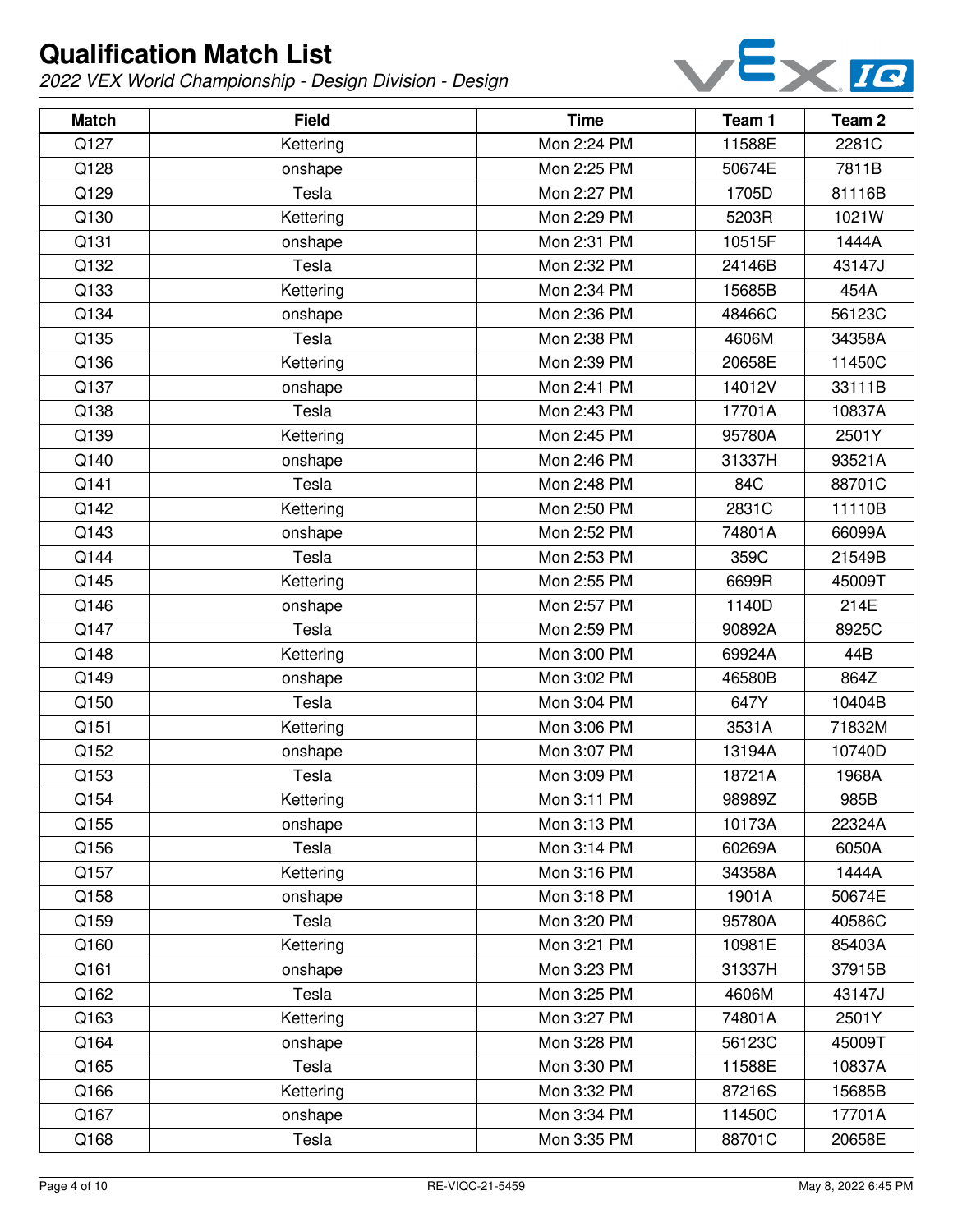

| <b>Match</b> | <b>Field</b> | <b>Time</b> | Team 1 | Team <sub>2</sub> |
|--------------|--------------|-------------|--------|-------------------|
| Q169         | Kettering    | Mon 3:37 PM | 21549B | 6441B             |
| Q170         | onshape      | Mon 3:39 PM | 1021W  | 71832M            |
| Q171         | Tesla        | Mon 3:41 PM | 93521A | 48466C            |
| Q172         | Kettering    | Mon 3:42 PM | 7811B  | 2831C             |
| Q173         | onshape      | Mon 3:44 PM | 55334B | 27042B            |
| Q174         | Tesla        | Mon 3:46 PM | 10404B | 359C              |
| Q175         | Kettering    | Mon 3:48 PM | 2281C  | 7501P             |
| Q176         | onshape      | Mon 3:49 PM | 19994A | 1705D             |
| Q177         | Tesla        | Mon 3:51 PM | 98989Z | 24146B            |
| Q178         | Kettering    | Mon 3:53 PM | 8925C  | 14012V            |
| Q179         | onshape      | Mon 3:55 PM | 5203R  | 11110B            |
| Q180         | Tesla        | Mon 3:56 PM | 60269A | 46580B            |
| Q181         | Kettering    | Mon 3:58 PM | 66099A | 1968A             |
| Q182         | onshape      | Mon 4:00 PM | 92T    | 83210A            |
| Q183         | Tesla        | Mon 4:02 PM | 22324A | 18721A            |
| Q184         | Kettering    | Mon 4:03 PM | 90892A | 78380H            |
| Q185         | onshape      | Mon 4:05 PM | 985B   | 454A              |
| Q186         | Tesla        | Mon 4:07 PM | 647Y   | 11551X            |
| Q187         | Kettering    | Mon 4:09 PM | 6050A  | 77760B            |
| Q188         | onshape      | Mon 4:10 PM | 33111B | 6699R             |
| Q189         | Tesla        | Mon 4:12 PM | 10740D | 10515F            |
| Q190         | Kettering    | Mon 4:14 PM | 44B    | 864Z              |
| Q191         | onshape      | Mon 4:16 PM | 13194A | 69924A            |
| Q192         | Tesla        | Mon 4:17 PM | 1140D  | 3531A             |
| Q193         | Kettering    | Mon 4:19 PM | 84C    | 51503A            |
| Q194         | onshape      | Mon 4:21 PM | 81116B | 10173A            |
| Q195         | Tesla        | Mon 4:23 PM | 214E   | 32071B            |
| Q196         | Kettering    | Mon 4:24 PM | 1444A  | 19994A            |
| Q197         | onshape      | Mon 4:26 PM | 34358A | 359C              |
| Q198         | Tesla        | Mon 4:28 PM | 17701A | 37915B            |
| Q199         | Kettering    | Mon 4:30 PM | 14012V | 6441B             |
| Q200         | onshape      | Mon 4:31 PM | 1901A  | 45009T            |
| Q201         | Tesla        | Mon 4:33 PM | 27042B | 85403A            |
| Q202         | Kettering    | Mon 4:35 PM | 2501Y  | 24146B            |
| Q203         | onshape      | Mon 4:37 PM | 78380H | 55334B            |
| Q204         | Tesla        | Mon 4:38 PM | 454A   | 92T               |
| Q205         | Kettering    | Mon 4:40 PM | 15685B | 647Y              |
| Q206         | onshape      | Mon 4:42 PM | 10837A | 48466C            |
| Q207         | Tesla        | Mon 4:44 PM | 6699R  | 10404B            |
| Q208         | Kettering    | Mon 4:45 PM | 66099A | 21549B            |
| Q209         | onshape      | Mon 4:47 PM | 40586C | 2831C             |
| Q210         | Tesla        | Mon 4:49 PM | 11551X | 1705D             |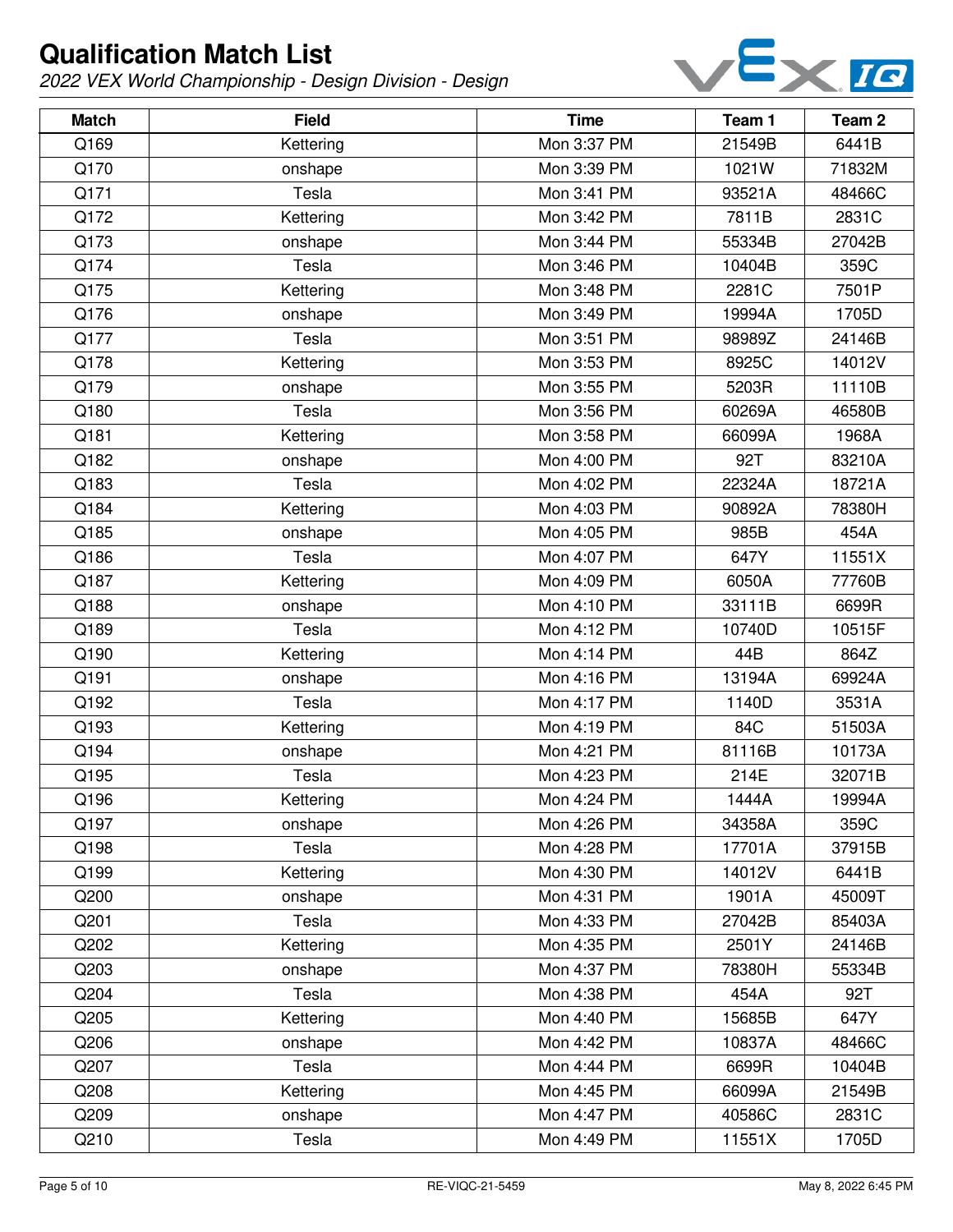

| <b>Match</b> | <b>Field</b> | <b>Time</b> | Team 1 | Team <sub>2</sub> |
|--------------|--------------|-------------|--------|-------------------|
| Q211         | Kettering    | Mon 4:51 PM | 7811B  | 95780A            |
| Q212         | onshape      | Mon 4:52 PM | 864Z   | 50674E            |
| Q213         | Tesla        | Mon 4:54 PM | 69924A | 56123C            |
| Q214         | Kettering    | Mon 4:56 PM | 11588E | 7501P             |
| Q215         | onshape      | Mon 4:58 PM | 2281C  | 214E              |
| Q216         | Tesla        | Mon 4:59 PM | 8925C  | 81116B            |
| Q217         | Kettering    | Mon 5:01 PM | 10173A | 4606M             |
| Q218         | onshape      | Mon 5:03 PM | 6050A  | 83210A            |
| Q219         | Tesla        | Mon 5:05 PM | 10740D | 90892A            |
| Q220         | Kettering    | Mon 5:06 PM | 1968A  | 5203R             |
| Q221         | onshape      | Mon 5:08 PM | 51503A | 13194A            |
| Q222         | Tesla        | Mon 5:10 PM | 43147J | 18721A            |
| Q223         | Kettering    | Mon 5:12 PM | 71832M | 93521A            |
| Q224         | onshape      | Mon 5:13 PM | 46580B | 44B               |
| Q225         | Tesla        | Mon 5:15 PM | 20658E | 33111B            |
| Q226         | Kettering    | Mon 5:17 PM | 74801A | 98989Z            |
| Q227         | onshape      | Mon 5:19 PM | 11450C | 10981E            |
| Q228         | Tesla        | Mon 5:20 PM | 22324A | 77760B            |
| Q229         | Kettering    | Mon 5:22 PM | 88701C | 31337H            |
| Q230         | onshape      | Mon 5:24 PM | 985B   | 10515F            |
| Q231         | Tesla        | Mon 5:26 PM | 11110B | 84C               |
| Q232         | Kettering    | Mon 5:27 PM | 60269A | 87216S            |
| Q233         | onshape      | Mon 5:29 PM | 32071B | 1140D             |
| Q234         | Tesla        | Mon 5:31 PM | 3531A  | 1021W             |
| Q235         | Kettering    | Mon 5:33 PM | 34358A | 81116B            |
| Q236         | onshape      | Mon 5:34 PM | 11588E | 6699R             |
| Q237         | Tesla        | Mon 5:36 PM | 10837A | 10173A            |
| Q238         | Kettering    | Mon 5:38 PM | 11551X | 10740D            |
| Q239         | onshape      | Mon 5:40 PM | 10404B | 27042B            |
| Q240         | Tesla        | Mon 5:41 PM | 359C   | 83210A            |
| Q241         | Kettering    | Mon 5:43 PM | 85403A | 48466C            |
| Q242         | onshape      | Mon 5:45 PM | 1444A  | 40586C            |
| Q243         | Tesla        | Mon 5:47 PM | 45009T | 37915B            |
| Q244         | Kettering    | Mon 5:48 PM | 20658E | 864Z              |
| Q245         | onshape      | Mon 5:50 PM | 98989Z | 13194A            |
| Q246         | Tesla        | Mon 5:52 PM | 19994A | 71832M            |
| Q247         | Kettering    | Mon 5:54 PM | 77760B | 78380H            |
| Q248         | onshape      | Mon 5:55 PM | 31337H | 1705D             |
| Q249         | Tesla        | Mon 5:57 PM | 8925C  | 55334B            |
| Q250         | Kettering    | Mon 5:59 PM | 11110B | 2281C             |
| Q251         | onshape      | Mon 6:01 PM | 46580B | 87216S            |
| Q252         | Tesla        | Mon 6:02 PM | 22324A | 32071B            |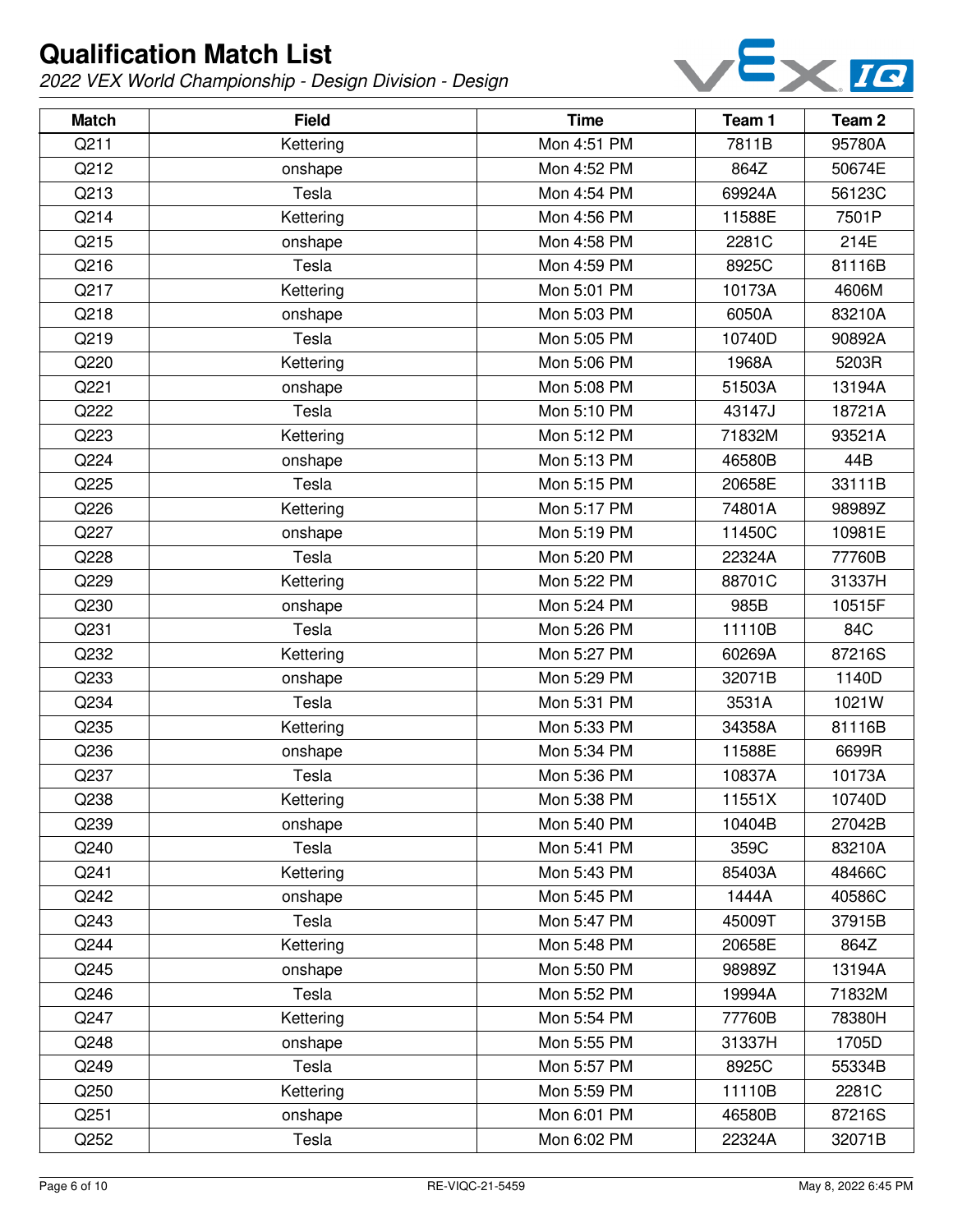

| <b>Match</b> | <b>Field</b> | <b>Time</b> | Team 1 | Team <sub>2</sub> |
|--------------|--------------|-------------|--------|-------------------|
| Q253         | Kettering    | Mon 6:04 PM | 66099A | 2501Y             |
| Q254         | onshape      | Mon 6:06 PM | 88701C | 50674E            |
| Q255         | Tesla        | Mon 6:08 PM | 10515F | 93521A            |
| Q256         | Kettering    | Mon 6:09 PM | 92T    | 69924A            |
| Q257         | onshape      | Mon 6:11 PM | 56123C | 17701A            |
| Q258         | Tesla        | Mon 6:13 PM | 1968A  | 647Y              |
| Q259         | Kettering    | Mon 6:15 PM | 3531A  | 60269A            |
| Q260         | onshape      | Mon 6:16 PM | 1901A  | 74801A            |
| Q261         | Tesla        | Mon 6:18 PM | 24146B | 2831C             |
| Q262         | Kettering    | Mon 6:20 PM | 6441B  | 33111B            |
| Q263         | onshape      | Mon 6:22 PM | 4606M  | 10981E            |
| Q264         | Tesla        | Mon 6:23 PM | 214E   | 11450C            |
| Q265         | Kettering    | Mon 6:25 PM | 51503A | 44B               |
| Q266         | onshape      | Mon 6:27 PM | 7501P  | 7811B             |
| Q267         | Tesla        | Mon 6:29 PM | 14012V | 84C               |
| Q268         | Kettering    | Mon 6:30 PM | 1021W  | 985B              |
| Q269         | onshape      | Mon 6:32 PM | 1140D  | 6050A             |
| Q270         | Tesla        | Mon 6:34 PM | 18721A | 15685B            |
| Q271         | Kettering    | Mon 6:36 PM | 43147J | 95780A            |
| Q272         | onshape      | Mon 6:37 PM | 21549B | 5203R             |
| Q273         | Tesla        | Mon 6:39 PM | 90892A | 454A              |
| Q274         | Kettering    | Tue 8:15 AM | 93521A | 19994A            |
| Q275         | onshape      | Tue 8:16 AM | 27042B | 1444A             |
| Q276         | Tesla        | Tue 8:18 AM | 69924A | 66099A            |
| Q277         | Kettering    | Tue 8:20 AM | 77760B | 50674E            |
| Q278         | onshape      | Tue 8:22 AM | 864Z   | 647Y              |
| Q279         | Tesla        | Tue 8:24 AM | 34358A | 11588E            |
| Q280         | Kettering    | Tue 8:26 AM | 2501Y  | 3531A             |
| Q281         | onshape      | Tue 8:27 AM | 17701A | 1968A             |
| Q282         | Tesla        | Tue 8:29 AM | 10837A | 20658E            |
| Q283         | Kettering    | Tue 8:31 AM | 83210A | 6699R             |
| Q284         | onshape      | Tue 8:33 AM | 78380H | 45009T            |
| Q285         | Tesla        | Tue 8:35 AM | 8925C  | 11110B            |
| Q286         | Kettering    | Tue 8:37 AM | 81116B | 14012V            |
| Q287         | onshape      | Tue 8:38 AM | 55334B | 359C              |
| Q288         | Tesla        | Tue 8:40 AM | 51503A | 7501P             |
| Q289         | Kettering    | Tue 8:42 AM | 18721A | 98989Z            |
| Q290         | onshape      | Tue 8:44 AM | 46580B | 10740D            |
| Q291         | Tesla        | Tue 8:46 AM | 6441B  | 1901A             |
| Q292         | Kettering    | Tue 8:48 AM | 454A   | 10515F            |
| Q293         | onshape      | Tue 8:49 AM | 84C    | 31337H            |
| Q294         | Tesla        | Tue 8:51 AM | 2831C  | 10981E            |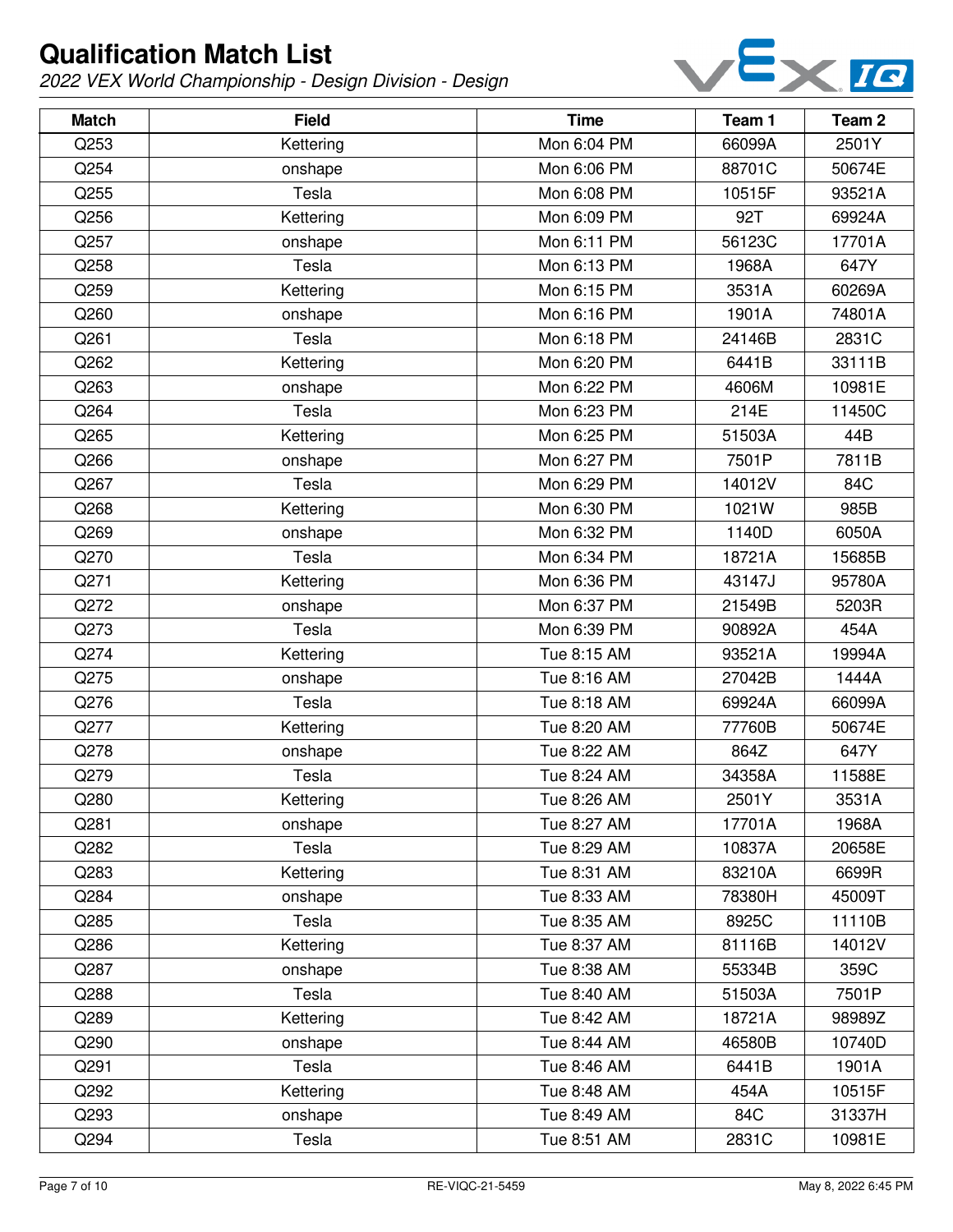

| <b>Match</b> | <b>Field</b> | <b>Time</b>  | Team 1 | Team <sub>2</sub> |
|--------------|--------------|--------------|--------|-------------------|
| Q295         | Kettering    | Tue 8:53 AM  | 92T    | 11551X            |
| Q296         | onshape      | Tue 8:55 AM  | 10404B | 4606M             |
| Q297         | Tesla        | Tue 8:57 AM  | 71832M | 6050A             |
| Q298         | Kettering    | Tue 8:59 AM  | 10173A | 15685B            |
| Q299         | onshape      | Tue 9:00 AM  | 1705D  | 214E              |
| Q300         | Tesla        | Tue 9:02 AM  | 13194A | 1140D             |
| Q301         | Kettering    | Tue 9:04 AM  | 33111B | 7811B             |
| Q302         | onshape      | Tue 9:06 AM  | 74801A | 56123C            |
| Q303         | Tesla        | Tue 9:08 AM  | 43147J | 90892A            |
| Q304         | Kettering    | Tue 9:10 AM  | 48466C | 11450C            |
| Q305         | onshape      | Tue 9:11 AM  | 985B   | 88701C            |
| Q306         | Tesla        | Tue 9:13 AM  | 1021W  | 22324A            |
| Q307         | Kettering    | Tue 9:15 AM  | 40586C | 85403A            |
| Q308         | onshape      | Tue 9:17 AM  | 44B    | 60269A            |
| Q309         | Tesla        | Tue 9:19 AM  | 95780A | 32071B            |
| Q310         | Kettering    | Tue 9:21 AM  | 5203R  | 2281C             |
| Q311         | onshape      | Tue 9:22 AM  | 37915B | 24146B            |
| Q312         | Tesla        | Tue 9:24 AM  | 87216S | 21549B            |
| Q313         | Kettering    | Tue 9:26 AM  | 20658E | 17701A            |
| Q314         | onshape      | Tue 9:28 AM  | 31337H | 10515F            |
| Q315         | Tesla        | Tue 9:30 AM  | 78380H | 864Z              |
| Q316         | Kettering    | Tue 9:32 AM  | 359C   | 98989Z            |
| Q317         | onshape      | Tue 9:33 AM  | 84C    | 1444A             |
| Q318         | Tesla        | Tue 9:35 AM  | 45009T | 93521A            |
| Q319         | Kettering    | Tue 9:37 AM  | 66099A | 51503A            |
| Q320         | onshape      | Tue 9:39 AM  | 13194A | 6699R             |
| Q321         | Tesla        | Tue 9:41 AM  | 7501P  | 1901A             |
| Q322         | Kettering    | Tue 9:43 AM  | 27042B | 34358A            |
| Q323         | onshape      | Tue 9:44 AM  | 11450C | 50674E            |
| Q324         | Tesla        | Tue 9:46 AM  | 1705D  | 69924A            |
| Q325         | Kettering    | Tue 9:48 AM  | 11551X | 11110B            |
| Q326         | onshape      | Tue 9:50 AM  | 15685B | 88701C            |
| Q327         | Tesla        | Tue 9:52 AM  | 77760B | 11588E            |
| Q328         | Kettering    | Tue 9:54 AM  | 6050A  | 2501Y             |
| Q329         | onshape      | Tue 9:55 AM  | 10740D | 1968A             |
| Q330         | Tesla        | Tue 9:57 AM  | 85403A | 5203R             |
| Q331         | Kettering    | Tue 9:59 AM  | 21549B | 74801A            |
| Q332         | onshape      | Tue 10:01 AM | 10981E | 1140D             |
| Q333         | Tesla        | Tue 10:03 AM | 24146B | 81116B            |
| Q334         | Kettering    | Tue 10:05 AM | 454A   | 43147J            |
| Q335         | onshape      | Tue 10:06 AM | 2281C  | 40586C            |
| Q336         | Tesla        | Tue 10:08 AM | 87216S | 4606M             |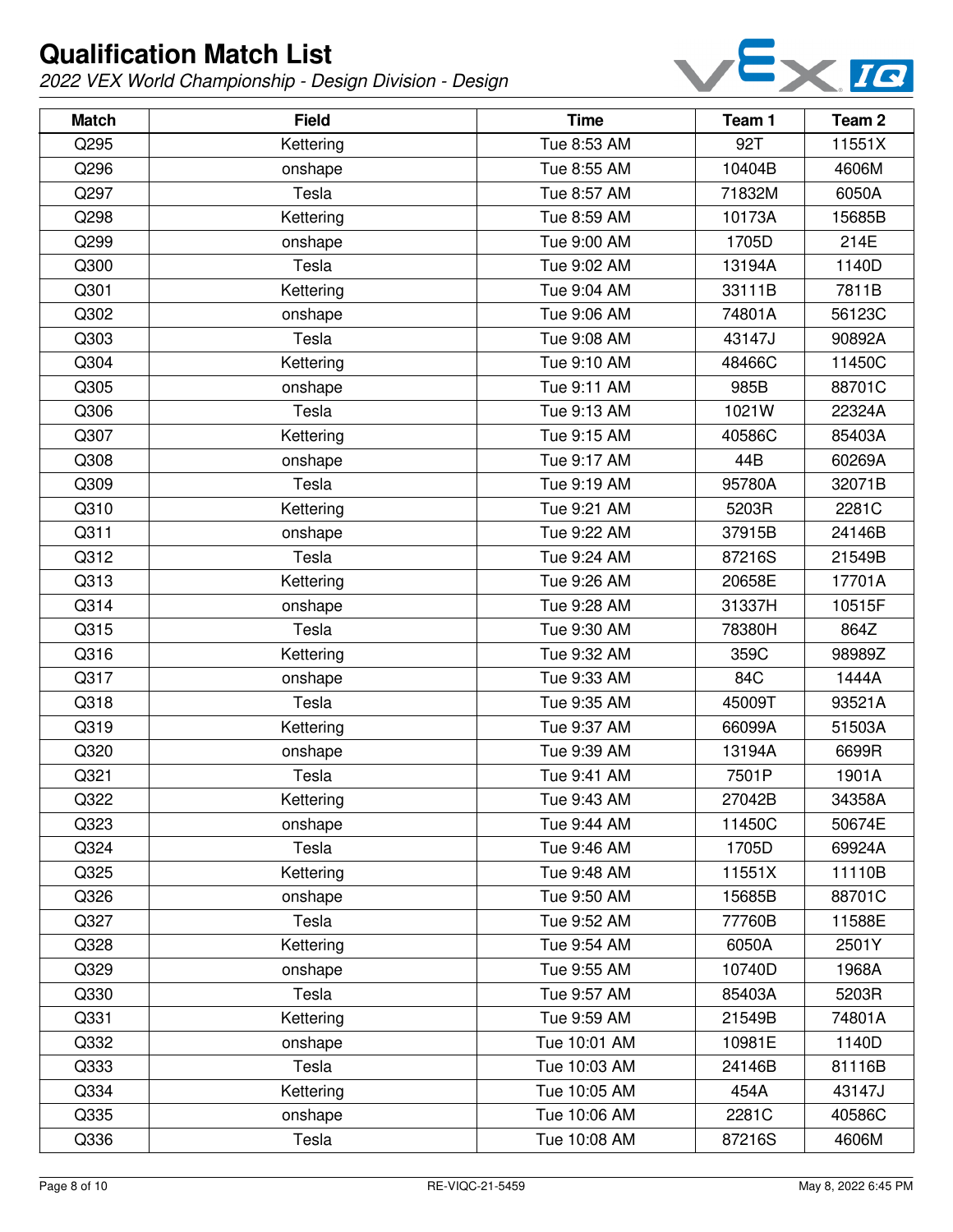

| <b>Match</b> | <b>Field</b> | <b>Time</b>  | Team 1 | Team 2 |
|--------------|--------------|--------------|--------|--------|
| Q337         | Kettering    | Tue 10:10 AM | 18721A | 92T    |
| Q338         | onshape      | Tue 10:12 AM | 95780A | 985B   |
| Q339         | Tesla        | Tue 10:14 AM | 48466C | 32071B |
| Q340         | Kettering    | Tue 10:16 AM | 22324A | 10404B |
| Q341         | onshape      | Tue 10:17 AM | 37915B | 90892A |
| Q342         | Tesla        | Tue 10:19 AM | 10173A | 83210A |
| Q343         | Kettering    | Tue 10:21 AM | 2831C  | 1021W  |
| Q344         | onshape      | Tue 10:23 AM | 3531A  | 19994A |
| Q345         | Tesla        | Tue 10:25 AM | 647Y   | 14012V |
| Q346         | Kettering    | Tue 10:27 AM | 44B    | 8925C  |
| Q347         | onshape      | Tue 10:28 AM | 33111B | 56123C |
| Q348         | Tesla        | Tue 10:30 AM | 55334B | 60269A |
| Q349         | Kettering    | Tue 10:32 AM | 6441B  | 10837A |
| Q350         | onshape      | Tue 10:34 AM | 214E   | 71832M |
| Q351         | Tesla        | Tue 10:36 AM | 7811B  | 46580B |
| Q352         | Kettering    | Tue 10:38 AM | 93521A | 359C   |
| Q353         | onshape      | Tue 10:39 AM | 17701A | 864Z   |
| Q354         | Tesla        | Tue 10:41 AM | 45009T | 10515F |
| Q355         | Kettering    | Tue 10:43 AM | 2501Y  | 84C    |
| Q356         | onshape      | Tue 10:45 AM | 27042B | 87216S |
| Q357         | Tesla        | Tue 10:47 AM | 81116B | 66099A |
| Q358         | Kettering    | Tue 10:49 AM | 50674E | 48466C |
| Q359         | onshape      | Tue 10:50 AM | 88701C | 18721A |
| Q360         | Tesla        | Tue 10:52 AM | 69924A | 10404B |
| Q361         | Kettering    | Tue 10:54 AM | 11450C | 85403A |
| Q362         | onshape      | Tue 10:56 AM | 21549B | 20658E |
| Q363         | Tesla        | Tue 10:58 AM | 90892A | 83210A |
| Q364         | Kettering    | Tue 11:00 AM | 11588E | 11551X |
| Q365         | onshape      | Tue 11:01 AM | 1140D  | 1968A  |
| Q366         | Tesla        | Tue 11:03 AM | 985B   | 11110B |
| Q367         | Kettering    | Tue 11:05 AM | 10740D | 43147J |
| Q368         | onshape      | Tue 11:07 AM | 1901A  | 34358A |
| Q369         | Tesla        | Tue 11:09 AM | 95780A | 77760B |
| Q370         | Kettering    | Tue 11:11 AM | 56123C | 46580B |
| Q371         | onshape      | Tue 11:12 AM | 15685B | 33111B |
| Q372         | Tesla        | Tue 11:14 AM | 19994A | 13194A |
| Q373         | Kettering    | Tue 11:16 AM | 14012V | 1444A  |
| Q374         | onshape      | Tue 11:18 AM | 647Y   | 55334B |
| Q375         | Tesla        | Tue 11:20 AM | 214E   | 74801A |
| Q376         | Kettering    | Tue 11:22 AM | 2831C  | 8925C  |
| Q377         | onshape      | Tue 11:23 AM | 24146B | 5203R  |
| Q378         | Tesla        | Tue 11:25 AM | 31337H | 10173A |